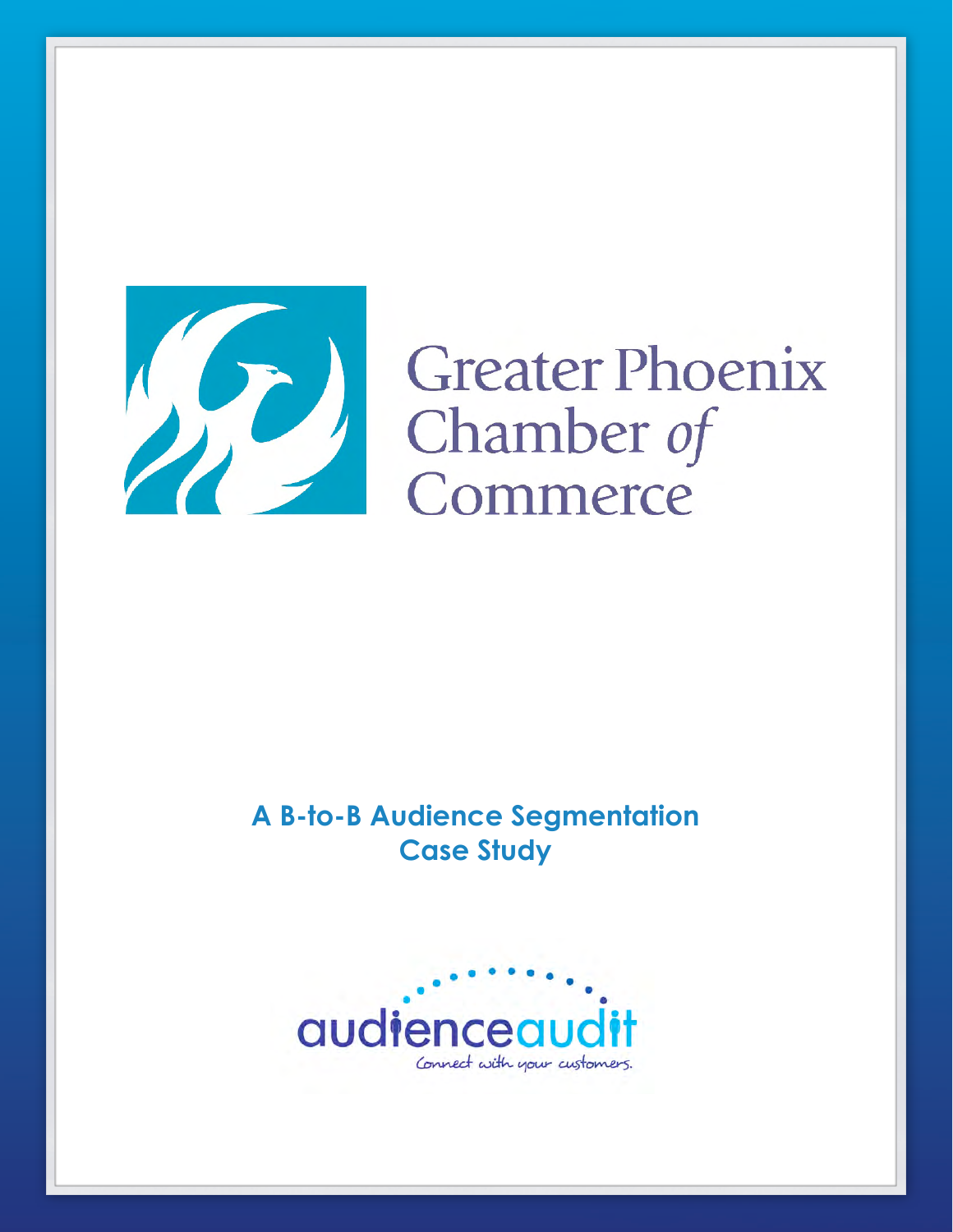## **Introduction**

The Greater Phoenix Chamber of Commerce conducted an audience segmentation research initiative to better understand the various key interests of their members and prospective members in order to better serve their needs and increase participation in the Chamber. Statistical reliability was an important goal of the research.

# **The Project**

## Respondent Pool

The Chamber had an opt-in email list of roughly 5,000 organizations which would be used for the research. The list included current members, former members who no longer participated in the Chamber, and companies that had requested information but had never joined.

In all cases an effort was made to survey the decision-makers in each organization, those most likely to be responsible or highly influential in the decision to join the Chamber. While obviously a B-to-B exploration, the decision-makers in each organization would bring their own perceptions about the Chamber's value to the process of electing to join the Chamber.

## Areas of Exploration

In order to identify opportunities to increase member satisfaction and retention as well as make prospecting efforts more productive the Chamber was interested in learning the following:

- What do current members like about the Chamber? Which of its programs and services most appeal to them and are viewed as providing the most value?
- Why did former members elect to discontinue Chamber membership?
- What benefits of the Chamber most interest non-members, and what aspects of Chamber membership are the most significant barriers to their participation?
- How does membership in other regional Chambers affect membership in the GPCC?

#### The Survey

After discussions with GPCC, Audience Audit developed an online survey covering attitudes about the Chamber. An invitation to take the survey was sent to over 5,000 contacts in the GPCC database, split fairly evenly between current members, organizations that had left the Chamber in the previous two years, and prospect organizations. The email offered an incentive for completing the survey: each of two randomly-selected respondents completing the survey would receive a pair of round-trip tickets on Southwest Airlines.. The resulting 431 responses were enough to provide statistically reliable results overall, although responses from former members were small enough that results concerning that group alone must be viewed as directional only.

#### **SURVEY RESPONSE**

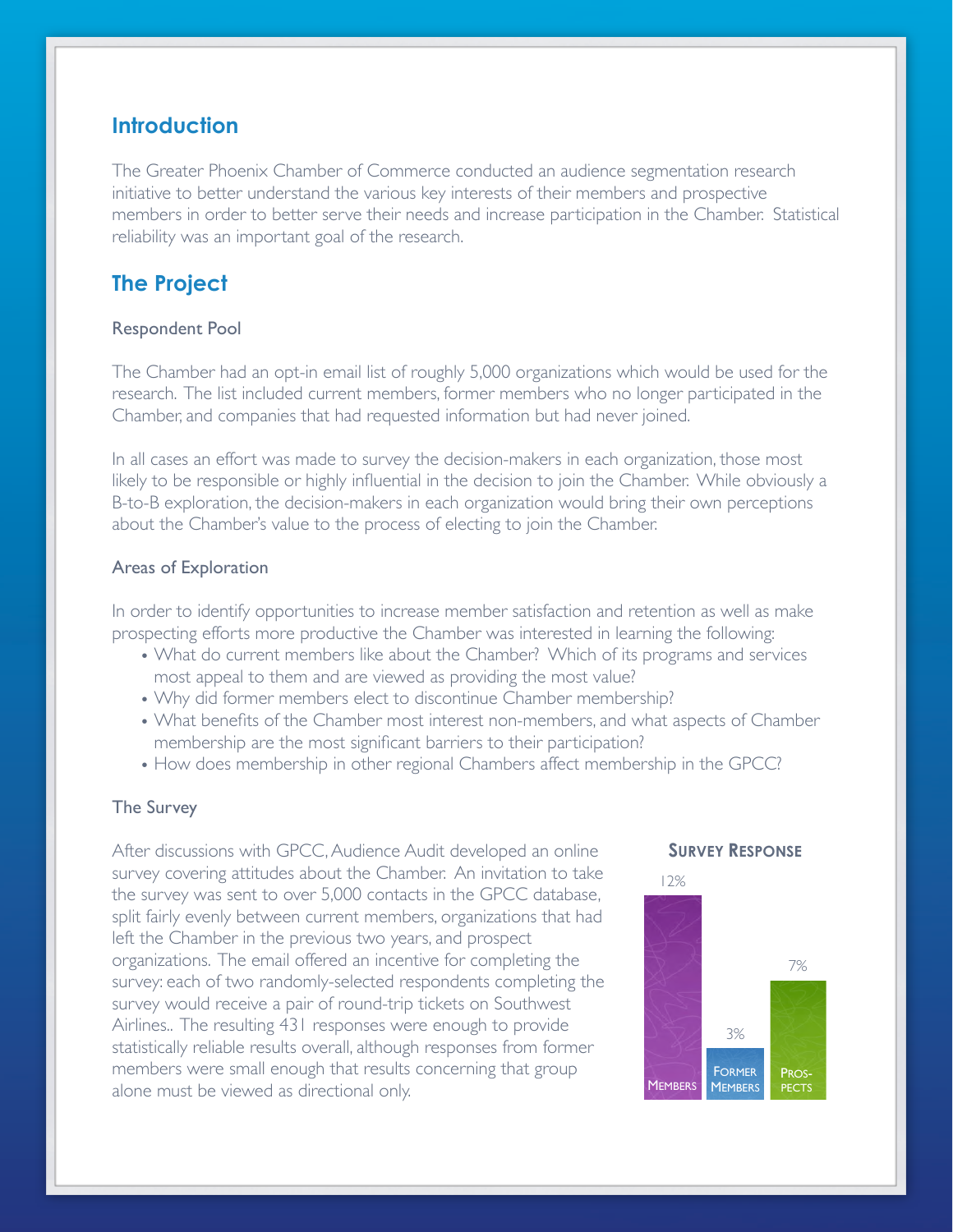# **Attitudinal Segments**

Survey respondents were segmented into one of four attitudinal groups, based on the benefits sought via a Chamber membership. Once the segments were established attitudinally, additional information from the survey could be added to their profiles to gain a richer view of each group.

#### "I Want It All"

Members of this segment are interested in virtually everything the Chamber offers - industry insights, mentoring and training, roundtable discussions and guest speakers, small business counseling, member discounts, education development and webinars. A majority of them see great value in leads, marketing opportunities, small business support and networking activities provided by the Chamber. This segment is more likely to consist of non-members or former members, and be smaller businesses - often with revenue less than \$100,000. They are also more likely than other groups to be located only in Arizona.

#### "Show Me the Money"

This segment is much more interested in the leadgeneration aspects of Chamber membership, and see that as its primary value. They show little interest in mentoring and training, guest speakers, small business counseling and having a voice in government as a result of their Chamber membership. Members of this segment are more likely to be midsize organizations headquartered outside of Arizona, and to have their local offices in downtown Phoenix.

#### "Movers & Shakers"

These organizations place a high priority on the Chamber's ability to offer them involvement in government decisions and involvement in the community. They value the credibility that GPCC

membership confers, appreciate the industry information and research that the Chamber offers, and prioritize their investment in the local community. They are far less likely to participate in the Chamber's breakfast and luncheon events, its small business consulting activities or utilize their membership to generate new business leads. These companies are more likely to be current members, and to be quite large - often with \$10 million or more in revenue. They are often headquartered in Arizona with offices out of state as well.

## "Socializers"

This segment primarily values the Chamber for its social engagement opportunities -- they participate in its round-table discussions, breakfast and luncheon events, and appreciate its guest speakers. They are far less interested in the Chamber's benefits for lead generation, policy involvement or education and training. Members of this segment are somewhat more likely to be non-profit organizations and to be headquartered outside of Arizona.

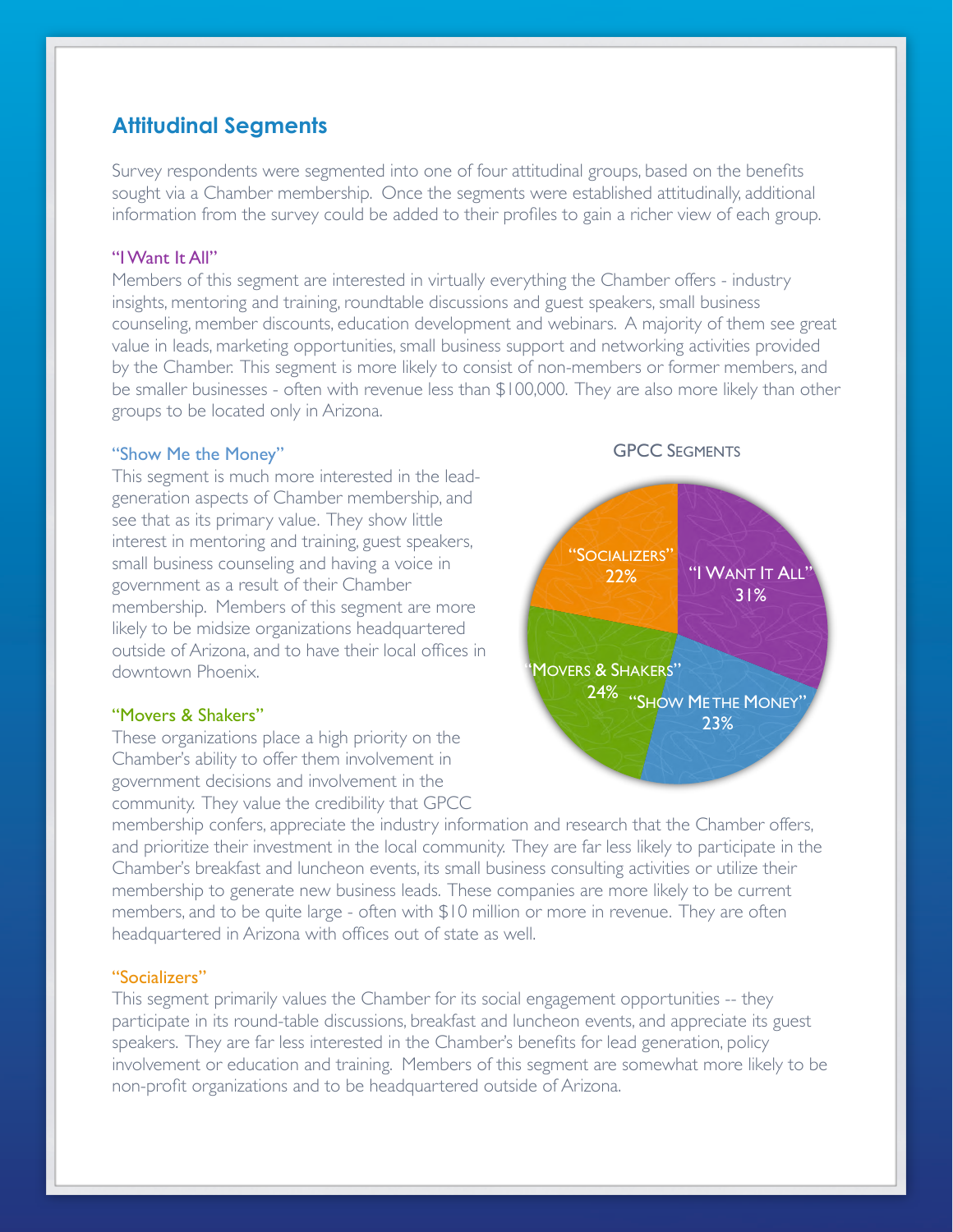# **Respondent Types**

## **Members**

Nearly half of the current members responding to the survey indicated that they had first heard about the GPCC from a friend, reflecting the critical importance in word of mouth.

## **VALUE OF GPCC MEMBERSHIP**



Nearly one-third of them reported belonging to other Chambers of Commerce, and many of them held multiple Chamber memberships besides their participation in the GPCC. Nearly half of them belonged to some other trade organization.

For current members, regardless of segment, networking was the key reason they joined the GPCC. The majority of them rated their Chamber membership as valuable to some degree (which you'd expect given their current membership status) but few rated it as "extremely valuable." Members indicated that they attend Chamber events fairly often.

## Former Members

While the small number of former member respondents offer less statistical reliability than other groups, the insights they offer are interesting. Nearly all of them are companies with fewer than 50 employees, and while over half of them indicated their company would in fact be a member of the GPCC if it were up to them, the vast majority of former members in the "Show Me the Money" segment stated that they would not support GPCC membership.

The vast majority offered specific -- and detailed -- recommendations as to what the GPCC could do to make them consider reestablishing their membership. Many of them felt that the cost of membership was too high given the value they felt the received.

#### **Prospects**

A majority of the non-member respondents indicated that their company would join the GPCC if it were up to them, but that their headquarters locations (and presumably some decision-making authority) are outside of the Phoenix area. The most frequently-cited reason for not joining the Chamber is "expense". Most are not members of any other Chambers of Commerce. EXPENSE LIMITED BENEFITS LACK OF INTERNAL ADVOCATE DON'T KNOW WHY OTHER 16% 1%

#### REASONS FOR NOT JOINING

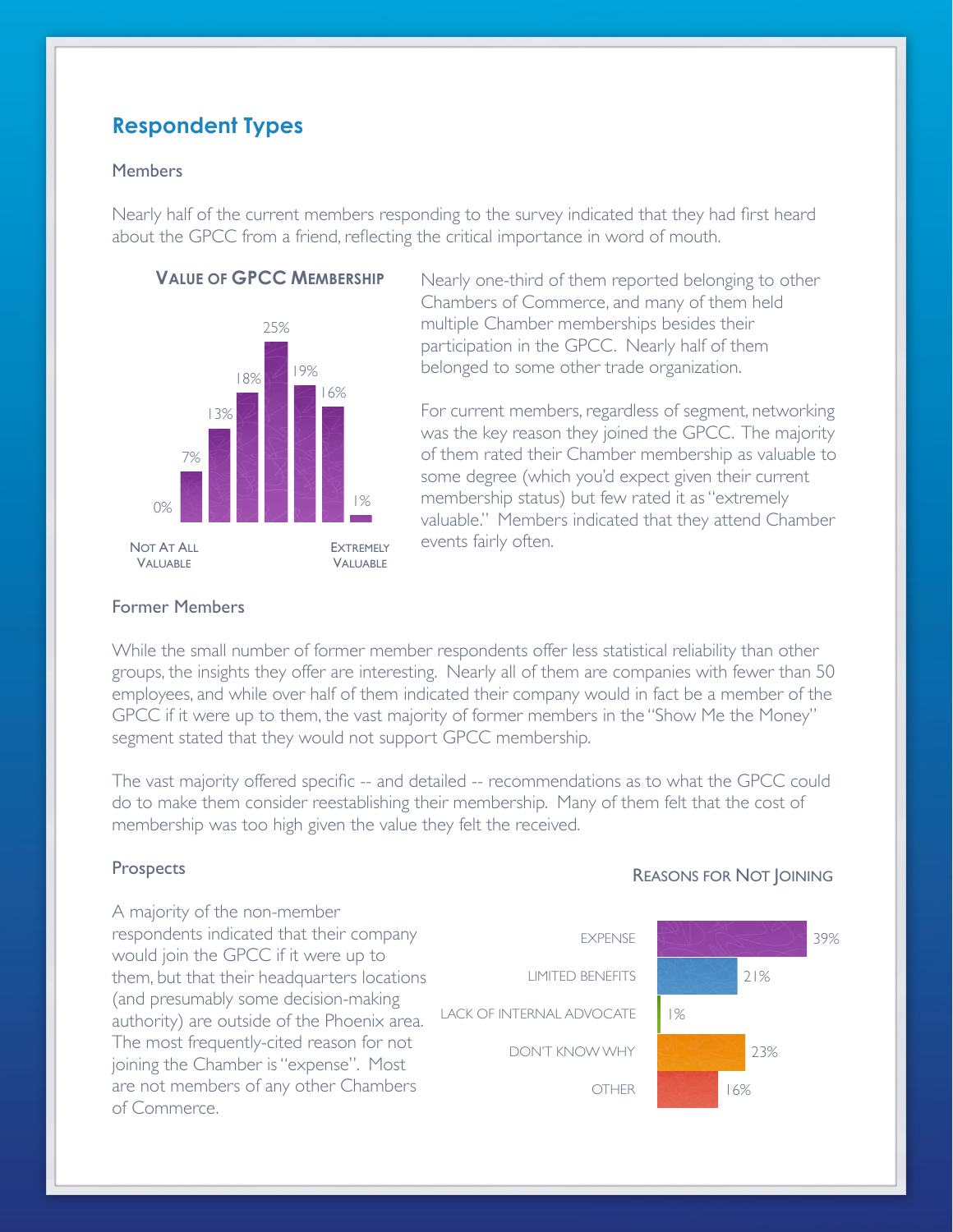## INSIGHT PANEL PARTICIPANTS



## **Insight Panel**

A key element of the research was to identify respondents interested in continuing to participate in research and discussions regarding the GPCC. 280 respondents asked to be included in this group, with healthy participation from former members and prospects in addition to current members. All four segments were represented in the panel.

## **Follow Up**

After taking the survey, a significant number of the prospect respondents asked to receive GPCC membership information via email -- giving the organization a leg up in prospecting efforts. Each of those respondents had been identified with a particular segment, so membership benefits relevant to each could be specifically cited in the GPCC follow up efforts.

## **Strategies**

Each of the segments was represented in each of the respondent types - members, former members and prospects. Audience Audit recommended that the organization explore potential strategies using a grid that would allow initiatives to be assigned based on the motivations of each segment and the conversion goals for each respondent type.

|                                                                 | "I WANT<br>IT ALL" | "SHOW ME<br>THE MONEY" | "MOVERS &<br>SHAKERS" | "SOCIALIZERS" |
|-----------------------------------------------------------------|--------------------|------------------------|-----------------------|---------------|
| <b>CURRENT MEMBERS:</b><br><b>RETAIN AND SPREAD</b><br>THE WORD |                    |                        |                       |               |
| <b>FORMER MEMBERS:</b><br><b>RE-ACTIVATE</b>                    |                    |                        |                       |               |
| <b>PROSPECTS:</b><br><b>ENTICE TO JOIN</b>                      |                    |                        |                       |               |